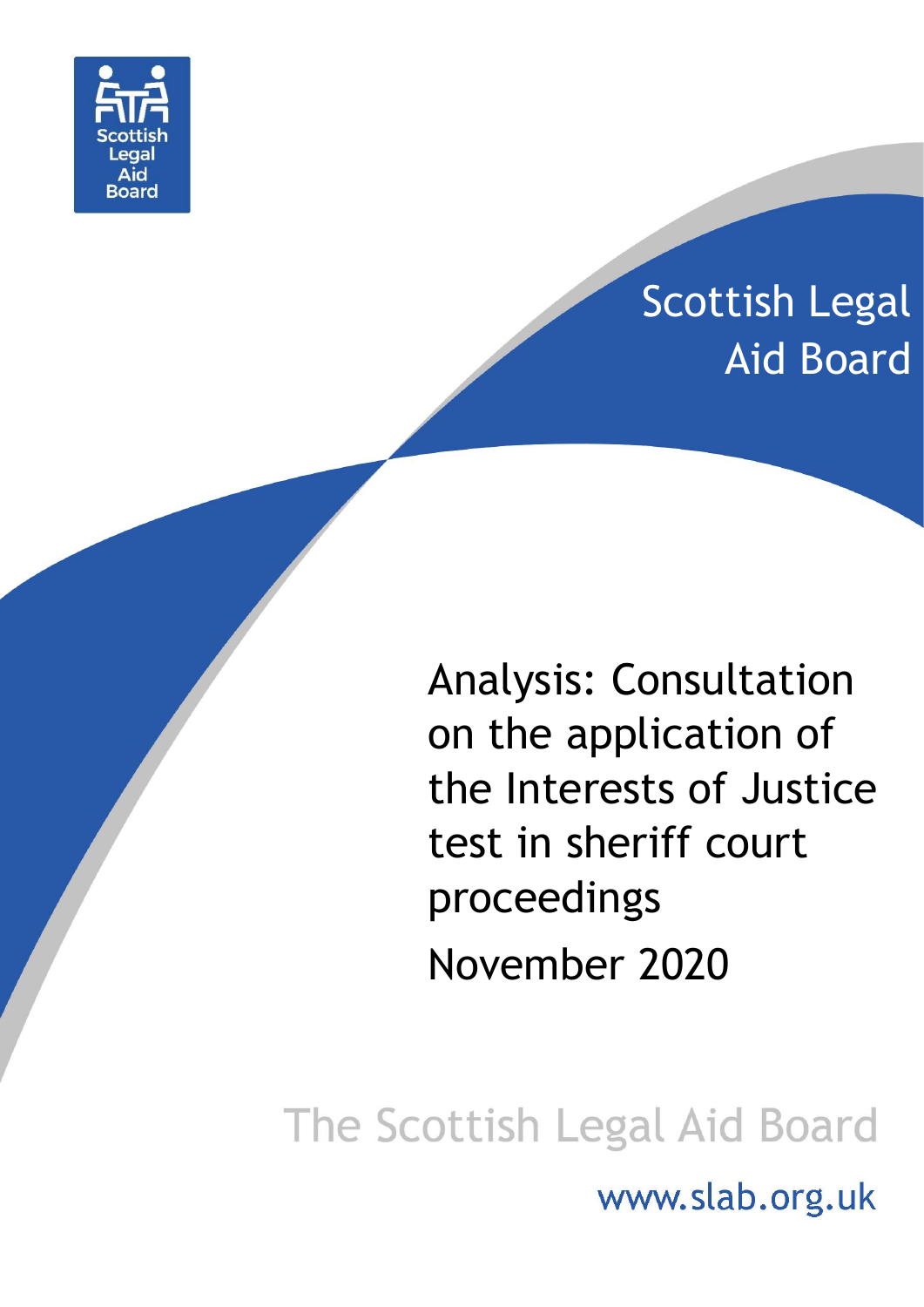

#### <span id="page-1-0"></span>**Executive Summary**

- 1. The Scottish Legal Aid Board (SLAB) is a non-departmental public body responsible for the administration of the legal aid schemes in Scotland. This includes the schemes in relation to criminal legal assistance. In certain types of criminal proceedings, an 'interests of justice' eligibility test is applied, either by SLAB or by the solicitor.
- 2. Our policy is that the Interests of Justice (IoJ) test is met when an unrepresented accused person would be at a substantial disadvantage in relation to a prosecution and/or an unrepresented accused person faces serious consequences if convicted.
- 3. The consultation presented options for streamlining the application process for summary criminal legal assistance in the sheriff court. The core of the two options for change presented in the consultation was that the threshold for the IoJ test could be shown to be met solely on the basis that the applicant is being prosecuted in the sheriff court.
- 4. Our aim in exploring these options for change was to streamline our approach where possible, whilst continuing to meet our obligation to ensure that all funded cases meet the statutory tests. This aim is aligned with the Legal Aid Review's strategic aim of maintaining scope but simplifying.<sup>1</sup>
- 5. We identified two options<sup>2</sup> for change:

Option A: any summary case prosecuted in the sheriff court is accepted as satisfying the IoJ test on that basis alone

Option B: as option A, except in those locations with no separate Justice of the Peace (JP) court, where all cases will be subject to the IoJ test

- 6. The IoJ consultation<sup>3</sup> opened on 1 October 2020 and closed on 12 November 2020. We received five consultation responses. We received two responses from individuals and three from organisations. Four of five respondents supported Option A and one supported Option B.
- 7. One overall theme in response to the questions was how the outcome of applying the IoJ test in the JP court might affect equality groups. SLAB will

<sup>3</sup> Available on our website at<https://www.slab.org.uk/app/uploads/2020/09/IoJ-consultation.docx>

**<sup>.</sup>** <sup>1</sup> <https://www.gov.scot/news/legal-aid-review/>

 $2\overline{A}$  third option was explored but found to be infeasible. This was to apply the IoJ test in locations with no separate JP court if the case could be tracked as a JP case, notwithstanding it has to be heard in the sheriff court.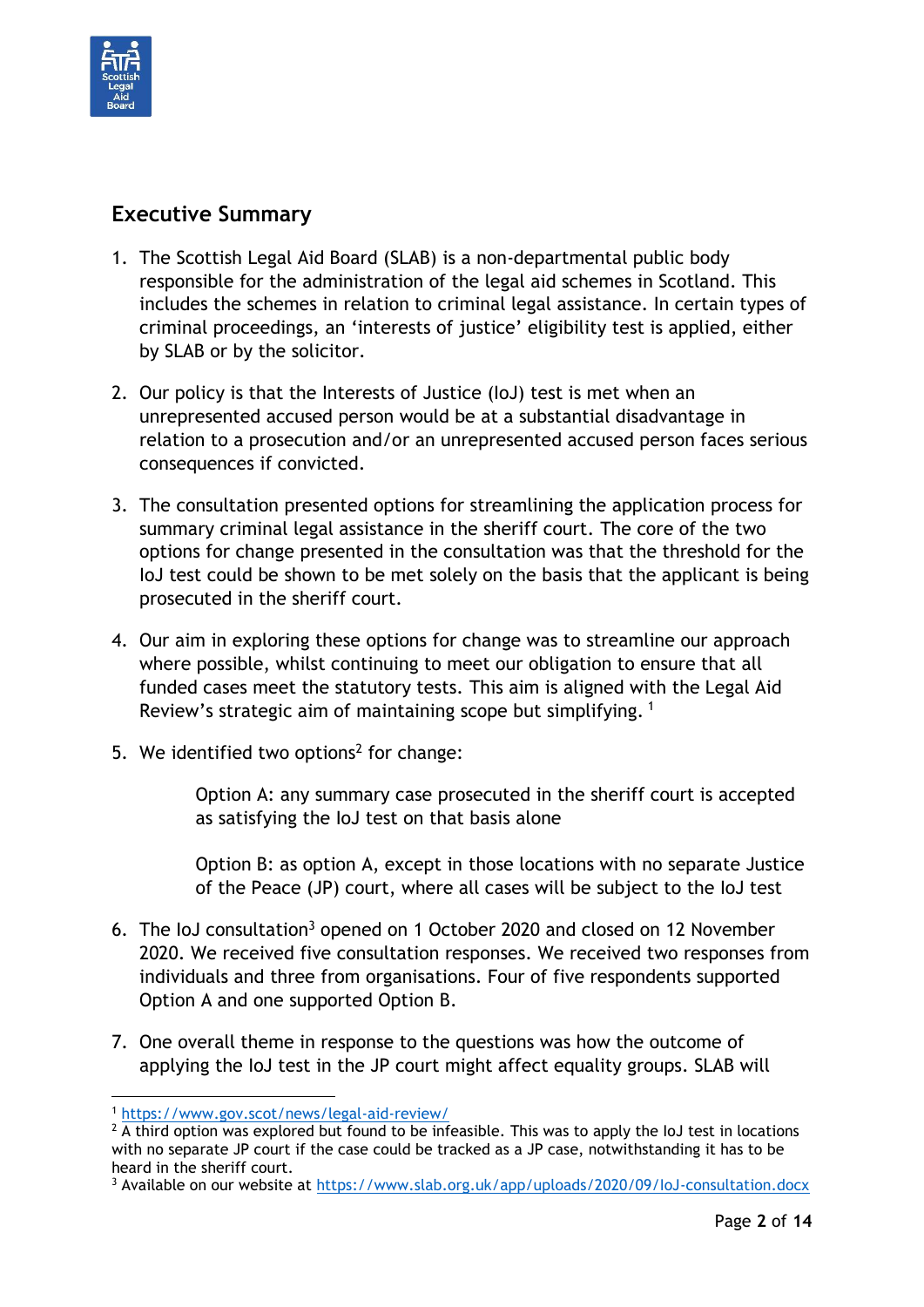

take these observations into account as we finalise our Equality Impact Assessment and policy statement. These will set the parameters for the guidance to be followed by our decision makers. In turn this will allow us to clarify for solicitors how they can present evidence to us in relation to their client's relevant equality characteristics that will meet the statutory test.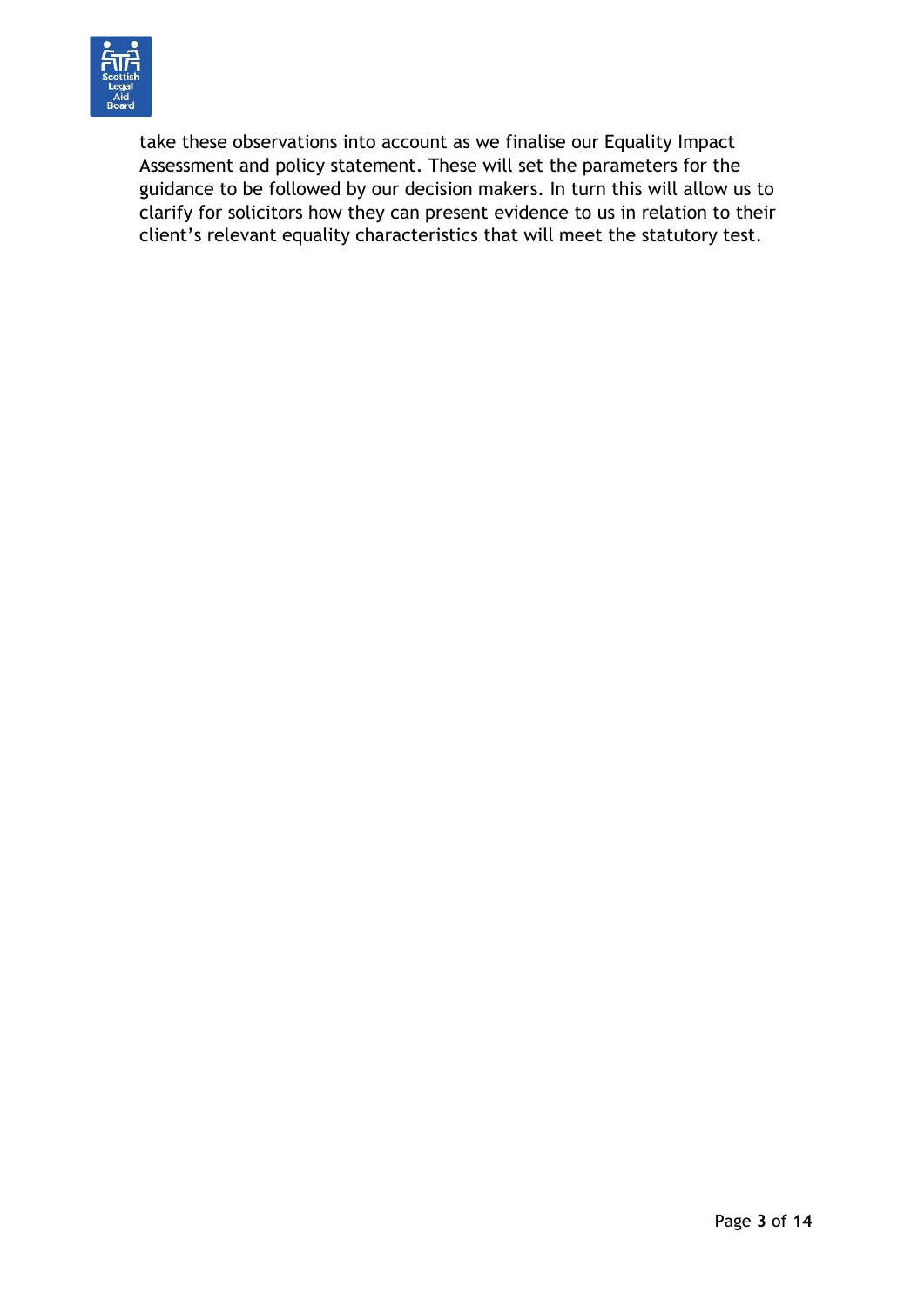

## **Contents**

| Q2: In the IoJ test, we apply statutory and non-statutory factors. Do you have<br>evidence in relation to how these might impact either positively or negatively |  |
|------------------------------------------------------------------------------------------------------------------------------------------------------------------|--|
| Q3: Do you have evidence that applicants in the JP court are more or less<br>likely to come from vulnerable or disadvantaged equality groups or be care          |  |
| Q4: Do you have evidence about how island communities might be impacted                                                                                          |  |
| Q5: What benefits or disadvantages can you see for solicitors and their                                                                                          |  |
| Q6: Are there wider benefits or disadvantages for the justice system which                                                                                       |  |
| Q7: To what extent if at all do you think that either of the change options<br>could result in more legal aid applications than would have been submitted        |  |
|                                                                                                                                                                  |  |
|                                                                                                                                                                  |  |
| Respondent Two: Organisation - Edinburgh Bar Association10                                                                                                       |  |
| Respondent Three: Organisation - Scottish Justices Association 11                                                                                                |  |
| Respondent Four: Organisation - Law Society of Scotland 13                                                                                                       |  |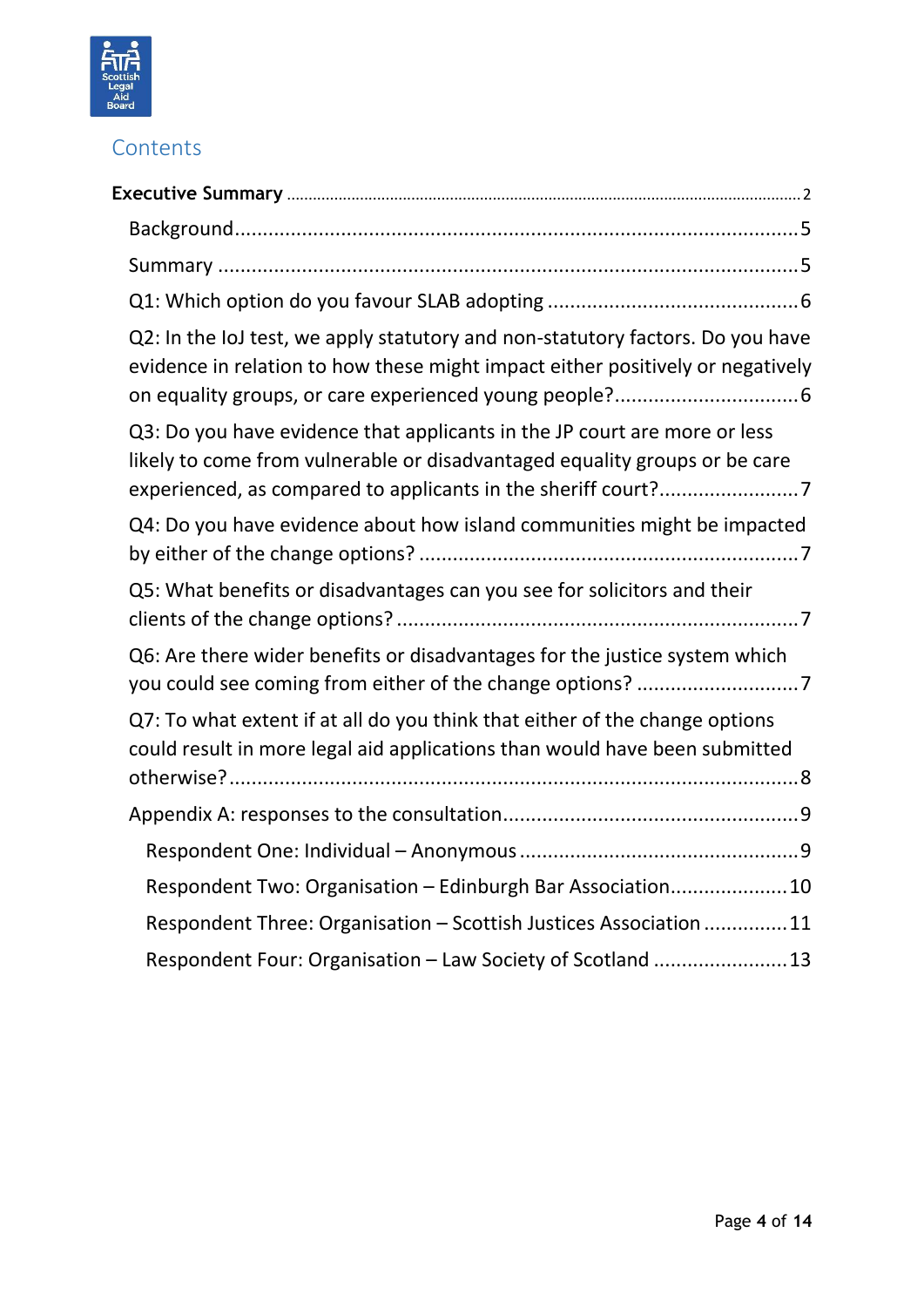

## <span id="page-4-0"></span>Background

- 8. The Scottish Legal Aid Board (SLAB) is a non-departmental public body responsible for the administration of the legal aid schemes in Scotland. This includes the schemes in relation to criminal legal assistance. In certain types of criminal proceedings, an 'interests of justice' eligibility test is applied, either by SLAB or by the solicitor.
- 9. Our policy is that the Interests of Justice (IoJ) test is met when an unrepresented accused person would be at a substantial disadvantage in relation to a prosecution and/or an unrepresented accused person faces serious consequences if convicted.
- 10.The consultation presented options for streamlining the application process for summary criminal legal assistance in the sheriff court. The core of the two options for change presented in the consultation was that the threshold for the IoJ test could be shown to be met solely on the basis that the applicant is being prosecuted in the sheriff court.
- 11.Our aim in exploring these options for change was to streamline our approach where possible, whilst continuing to meet our obligation to ensure that all funded cases meet the statutory tests. This aim is aligned with the Legal Aid Review's strategic aim of maintaining scope but simplifying. <sup>4</sup>
- 12. We identified two options<sup>5</sup> for change:

Option A: any summary case prosecuted in the sheriff court is accepted as satisfying the IoJ test on that basis alone

Option B: as option A, except in those locations with no separate Justice of the Peace (JP) court, where all cases will be subject to the IoJ test

### <span id="page-4-1"></span>Summary

13. The IoJ consultation<sup>6</sup> opened on 1 October 2020 and closed on 12 November 2020. We issued the consultation to 73 organisations that spanned the criminal justice sector, representatives of equality groups and other third sector organisations that may have an interest in criminal legal aid policy. We sent the consultation to all criminal legal aid practitioners registered with SLAB's communications team. This was supplemented by news items on the SLAB

**<sup>.</sup>** <sup>4</sup> <https://www.gov.scot/news/legal-aid-review/>

 $5\overline{A}$  third option was explored but found to be infeasible. This was to apply the IoJ test in locations with no separate JP court if the case could be tracked as a JP case, notwithstanding it has to be heard in the sheriff court.

<sup>6</sup> Available on our website at<https://www.slab.org.uk/app/uploads/2020/09/IoJ-consultation.docx>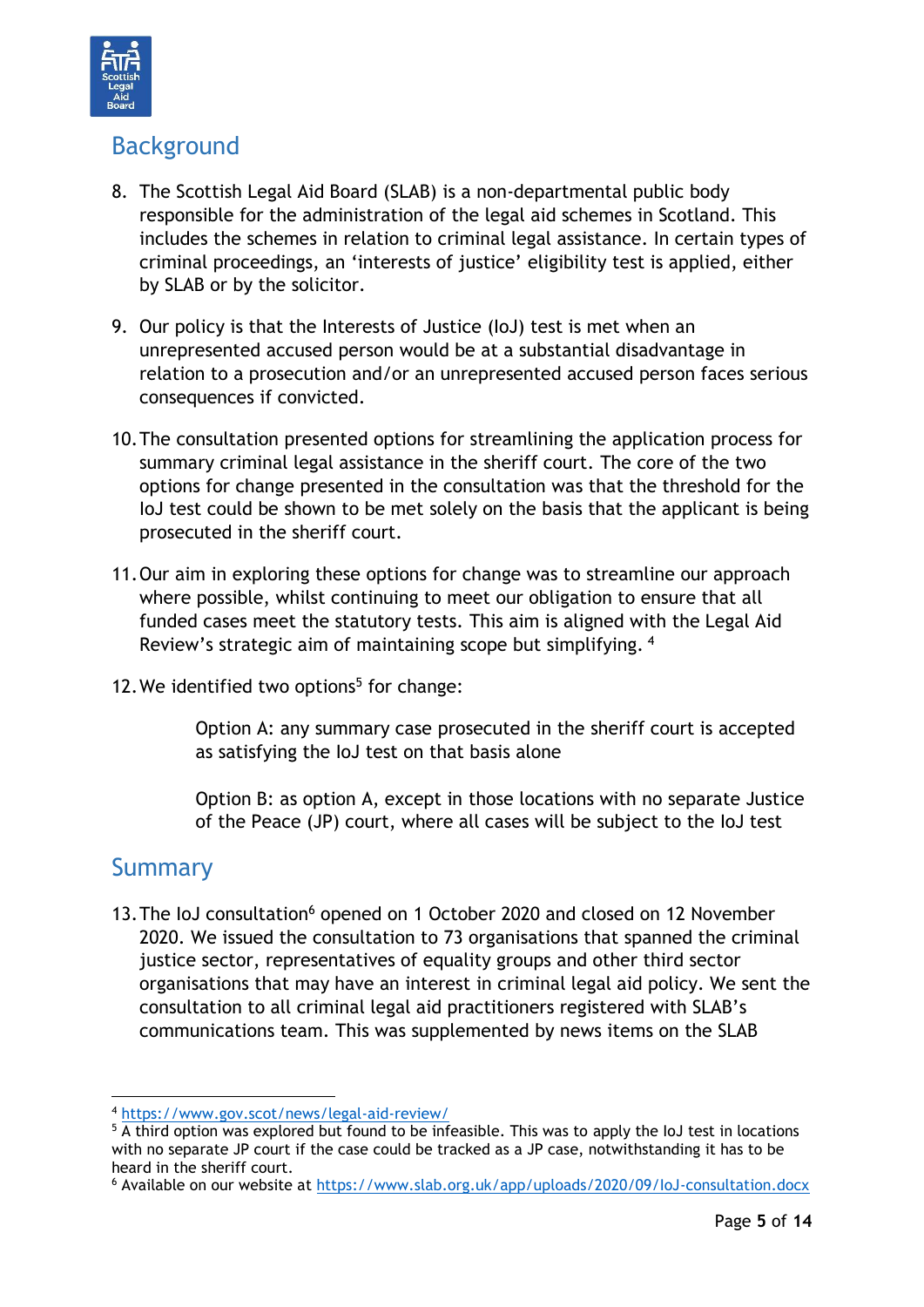

website and notifications on social media. Additionally, we sent out reminder emails.

- 14.We received five consultation responses. Four respondents agreed to have their response published and these are available on our website. We received two responses from individuals and three from organisations.
- 15.There were seven questions in the consultation, most of which were open ended. Respondents were not required to answer all questions. The number of respondents to each question are listed under each section below.
- 16.One overall theme in response to the questions was how the outcome of applying the IoJ test in the JP court might affect equality groups. SLAB will take these observations into account as we finalise our Equality Impact Assessment and policy statement. These will set the parameters for the guidance to be followed by our decision makers. In turn this will allow us to clarify for solicitors how they can present evidence to us in relation to their client's relevant equality characteristics that will meet the statutory test.

# <span id="page-5-0"></span>Q1: Which option do you favour SLAB adopting

- 17.All respondents answered this question. Four of five respondents were in favour of Option A: any summary case being prosecuted in the sheriff court is accepted as satisfying the IoJ test on that basis alone. One respondent was in favour of Option B: which would mean that the IoJ test would apply as now in those locations with no separate JP court No respondents were in favour of no change.
- 18.Respondents in favour of Option A gave reasons including simplification of processes, saving time, most applications for island courts being eligible in any event and consistency of eligibility across the country.
- 19.The respondent in favour of Option B was concerned by refusals of legal aid and by unrepresented accused in JP courts.

<span id="page-5-1"></span>Q2: In the IoJ test, we apply statutory and non-statutory factors. Do you have evidence in relation to how these might impact either positively or negatively on equality groups, or care experienced young people?

20.Four respondents answered this question. Two of these were concerned that equality groups being prosecuted in the JP court could be disadvantaged where they are not represented. One of these focussed on mental health and language barriers, whilst the other highlighted young people as potentially requiring representation given a recent consultation in relation to sentencing. One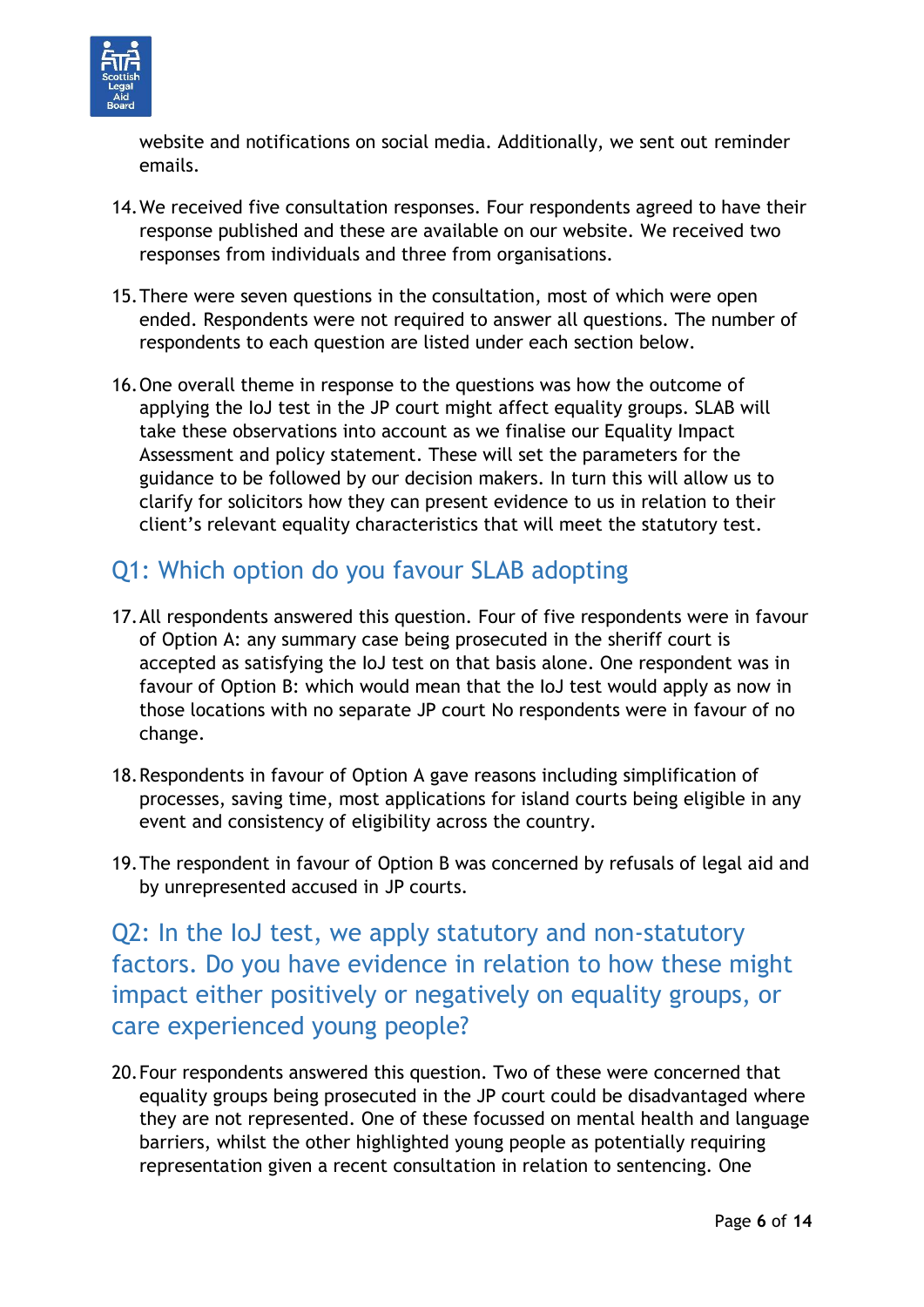

respondent was of the view that any applicant would likely meet the factor concerned with the capacity of the applicant to understand proceedings or state their own case.

<span id="page-6-0"></span>Q3: Do you have evidence that applicants in the JP court are more or less likely to come from vulnerable or disadvantaged equality groups or be care experienced, as compared to applicants in the sheriff court?

21.We received four responses to this question. One respondent commented that vulnerable groups including immigrant communities and people with mental health problems were part of the profile of the accused in the JP court. Two other respondents focussed on how the Crown Office and Procurator Fiscal Service marks cases for prosecution in either the JP or sheriff court, but no evidence was offered on whether the profile of accused was different to the sheriff court.

# <span id="page-6-1"></span>Q4: Do you have evidence about how island communities might be impacted by either of the change options?

22.Two respondents answered this question. One was concerned that if Option B was chosen, islanders would be made to pass tests that did not apply to mainlanders. They were of the view that having more people represented in island courts would be more efficient and make better use of limited sitting days. The other respondent was in favour of Option B as it could lead to an improvement in the perception of justice being done in the island communities.

## <span id="page-6-2"></span>Q5: What benefits or disadvantages can you see for solicitors and their clients of the change options?

23.All respondents answered this question. All could see a benefit in the change options from a quicker process for solicitors. Most respondents also mentioned that this would benefit clients in allowing solicitors to focus on advising clients rather than completing the IoJ test. Responses also saw a benefit from a change in making eligibility easier to decide and explain, as it would be based only on financial assessment.

# <span id="page-6-3"></span>Q6: Are there wider benefits or disadvantages for the justice system which you could see coming from either of the change options?

24.All respondents answered this question. Two saw a benefit of saving in court time due to more people being represented. Two other respondents focussed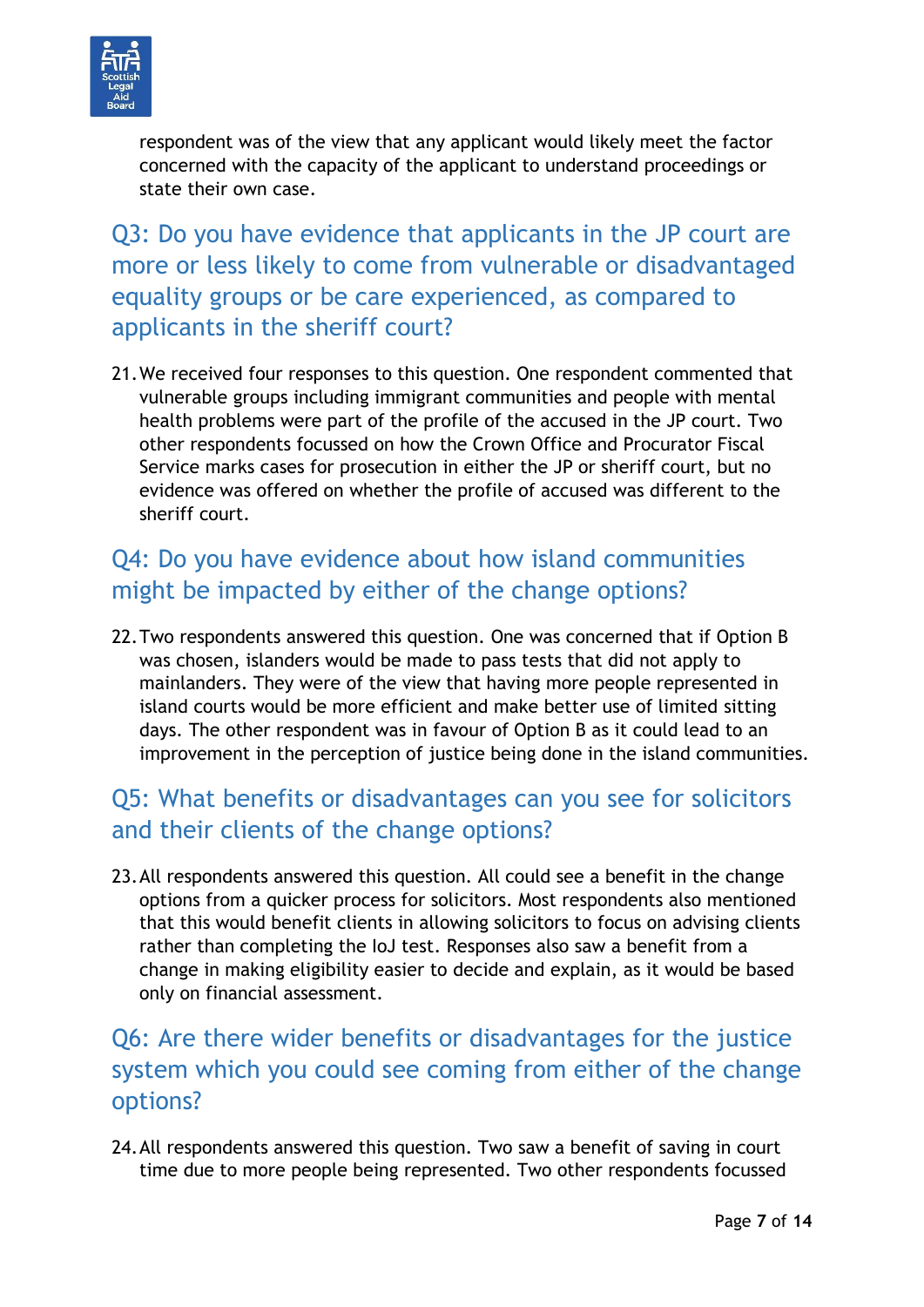

on the benefit of time saving for solicitors, as the number of represented clients would not increase much. One respondent focussed on a potentially greater role for SLAB in the JP court, which could increase training about the role of SLAB and how it operates within the judicial framework in Scotland.

<span id="page-7-0"></span>Q7: To what extent if at all do you think that either of the change options could result in more legal aid applications than would have been submitted otherwise?

25.Three respondents provided a substantive answer to this question. Two others commented that they were not in a position to provide a view. Of the substantive responses, one did not anticipate any significant increase and one thought minor road traffic offences should be monitored. The third response welcomed any increase in applications for the JP court, although they did not link this specifically to either of the change options.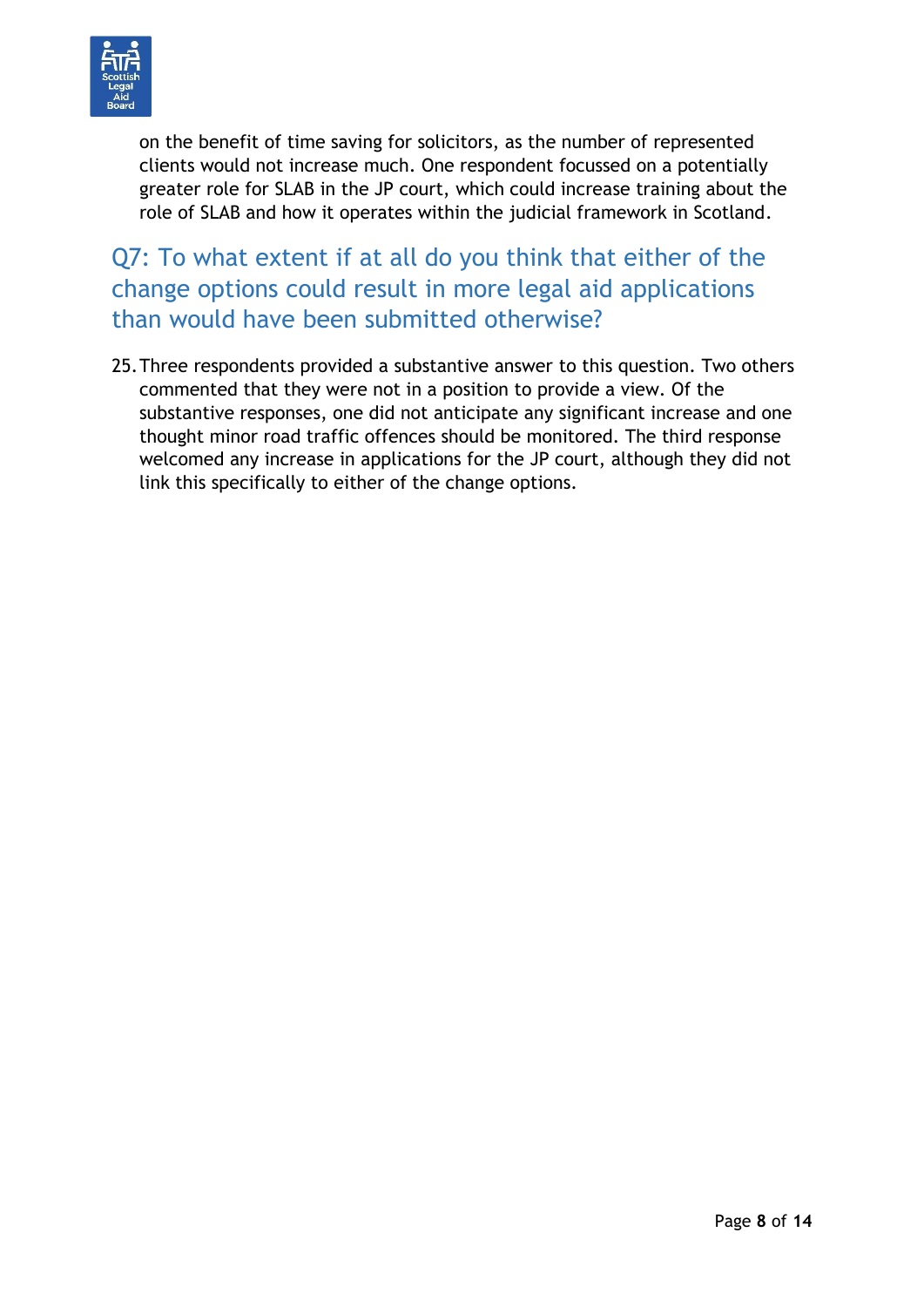

## <span id="page-8-0"></span>Appendix A: responses to the consultation

#### <span id="page-8-1"></span>Respondent One: Individual – Anonymous

**Question 1:** Which option do you favour SLAB adopting?

**Response:** Option A - interests of justice satisfied solely on the basis of prosecution in the sheriff court.

#### **Reason(s) for your answer:**

**Response:** It simplifies the process for both practitioners and SLAB, and helps ensure accused access to legal representations.

**Question 2:** In the IoJ test, we apply statutory and non-statutory factors. Do you have evidence in relation to how these might impact either positively or negatively on equality groups, or care experienced young people?

**Response:** Option A ensures a more level playing field for everyone.

**Question 3:** Do you have evidence that applicants in the JP court are more or less likely to come from vulnerable or disadvantaged equality groups or be care experienced, as compared to applicants in the sheriff court?

**Response:** The Procurator Fiscal has discretion regarding which court to prosecute, I have seen cases in the JP court that would normally be prosecuted in Sheriff court, so very difficult to say.

**Question 4:** Do you have evidence about how island communities might be impacted by either of the change options?

**Response:** No.

**Question 5:** What benefits or disadvantages can you see for solicitors and their clients of the change options?

**Response:** Speeds up the process, allowing solicitors to focus on advising clients as opposed to form filling IOJ tests. Saves time.

**Question 6:** Are there wider benefits or disadvantages for the justice system which you could see coming from either of the change options?

**Response:** Option A, where an accused person is represented it saves court time compared to a person unrepresented – allows court to deal with court business much faster.

**Question 7:** To what extent, if at all, do you think that either of the change options could result in more legal aid applications than would have been submitted otherwise?

**Response:** Hard to say, but SLAB has the figures for legal aid applications refused solely on IOJ test.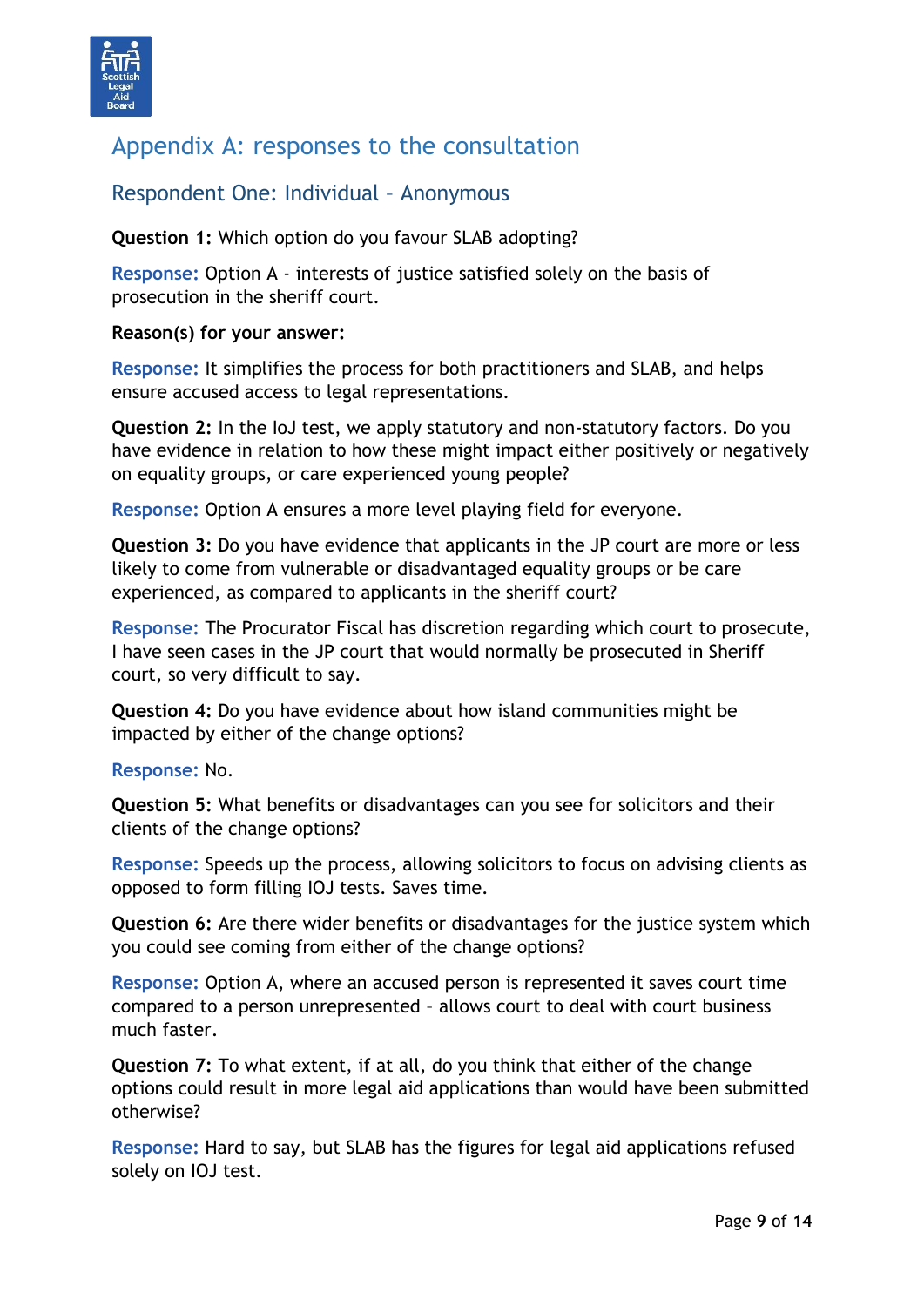

#### <span id="page-9-0"></span>Respondent Two: Organisation – Edinburgh Bar Association

**Question 1:** Which option do you favour SLAB adopting?

**Response:** Option A - interests of justice satisfied solely on the basis of prosecution in the sheriff court.

#### **Reason(s) for your answer:**

**Response:** We agree with the reasons set out in the consultation document. Option A would help to streamline the application process and reduce time spent on administration by SLAB and practitioners.

**Question 2:** In the IoJ test, we apply statutory and non-statutory factors. Do you have evidence in relation to how these might impact either positively or negatively on equality groups, or care experienced young people?

**Response:** Not answered.

**Question 3:** Do you have evidence that applicants in the JP court are more or less likely to come from vulnerable or disadvantaged equality groups or be care experienced, as compared to applicants in the sheriff court?

**Response:** Not answered.

**Question 4:** Do you have evidence about how island communities might be impacted by either of the change options?

**Response:** Not answered.

**Question 5:** What benefits or disadvantages can you see for solicitors and their clients of the change options?

**Response:** Option A should reduce the time and resources spent on submitting and processing applications. Knowing that cases in the Sheriff Court will be judged on financial eligibility only should provide some clarity to applicants.

**Question 6:** Are there wider benefits or disadvantages for the justice system which you could see coming from either of the change options?

**Response:** Option A will not greatly change the number of applications granted. The advantage will be in saving time and resources. We wish to see some of that saving redirected to other aspects of legal aid funding.

**Question 7:** To what extent, if at all, do you think that either of the change options could result in more legal aid applications than would have been submitted otherwise?

**Response:** We welcome the change but do not anticipate any significant increase in applications.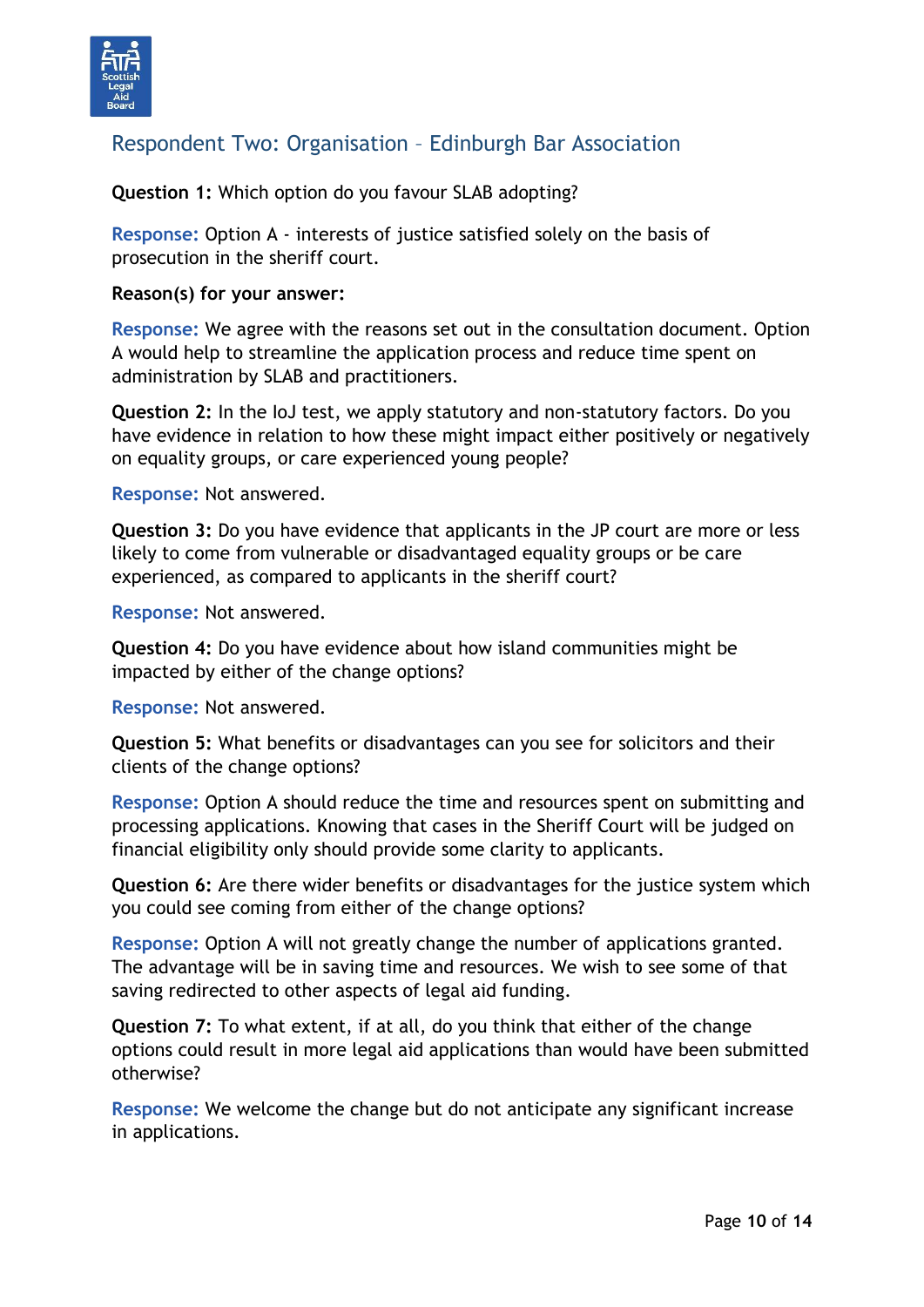

#### <span id="page-10-0"></span>Respondent Three: Organisation – Scottish Justices Association

**Question 1:** Which option do you favour SLAB adopting?

**Response:** Option B – As option A, but current policy retained for areas with no separate JP court.

#### **Reason(s) for your answer:**

**Response:** The SJA do welcome greater involvement from SLAB in all summary criminal cases. Whilst we clearly have some concern about the adoption of a change to the basic principle that all should be treated the same under the law, we do recognise that greater SLAB involvement in JP cases is a welcome step forward where there is no separate JP court. Overall JPs are concerned that many cases are adjourned or otherwise delayed by the refusal of legal aid by SLAB. We are seeing a significant rise in a number of road traffic offences where the impact on and individual and potentially their family is disproportionate to the offence. In many instances the accused is simply unaware of an Exceptional Hardship or Special Reasons defence. This situation is exacerbated during the current pandemic circumstances and the fact that some JP courts have been disqualifying drivers without them being present in court. This situation currently exists in GH&I and SSD&G Sheriffdoms.

**Question 2:** In the IoJ test, we apply statutory and non-statutory factors. Do you have evidence in relation to how these might impact either positively or negatively on equality groups, or care experienced young people?

**Response:** Whilst we do not have access to the detailed information on the analysis of offenders, the empirical view of our members is that there has been an increase in the cases coming to the JP courts where the mental health of the offender is a significant factor, or where there is a language difficulty due to the increased number of immigrants. Frequently the Courts are having to instruct interpreters or seek some medical statement as to the fitness of offenders and their capability to plead.

**Question 3:** Do you have evidence that applicants in the JP court are more or less likely to come from vulnerable or disadvantaged equality groups or be care experienced, as compared to applicants in the sheriff court?

**Response:** Unfortunately the SJA does not have access to all of the comparative data and we do rely on the experiences of our members whilst on the bench, however, the general view is that the immigrant community and those with minor mental health issues do tend to be charged with the more minor offences that are heard in the JP court (breach of the peace, minor assault and driving offences).

**Question 4:** Do you have evidence about how island communities might be impacted by either of the change options?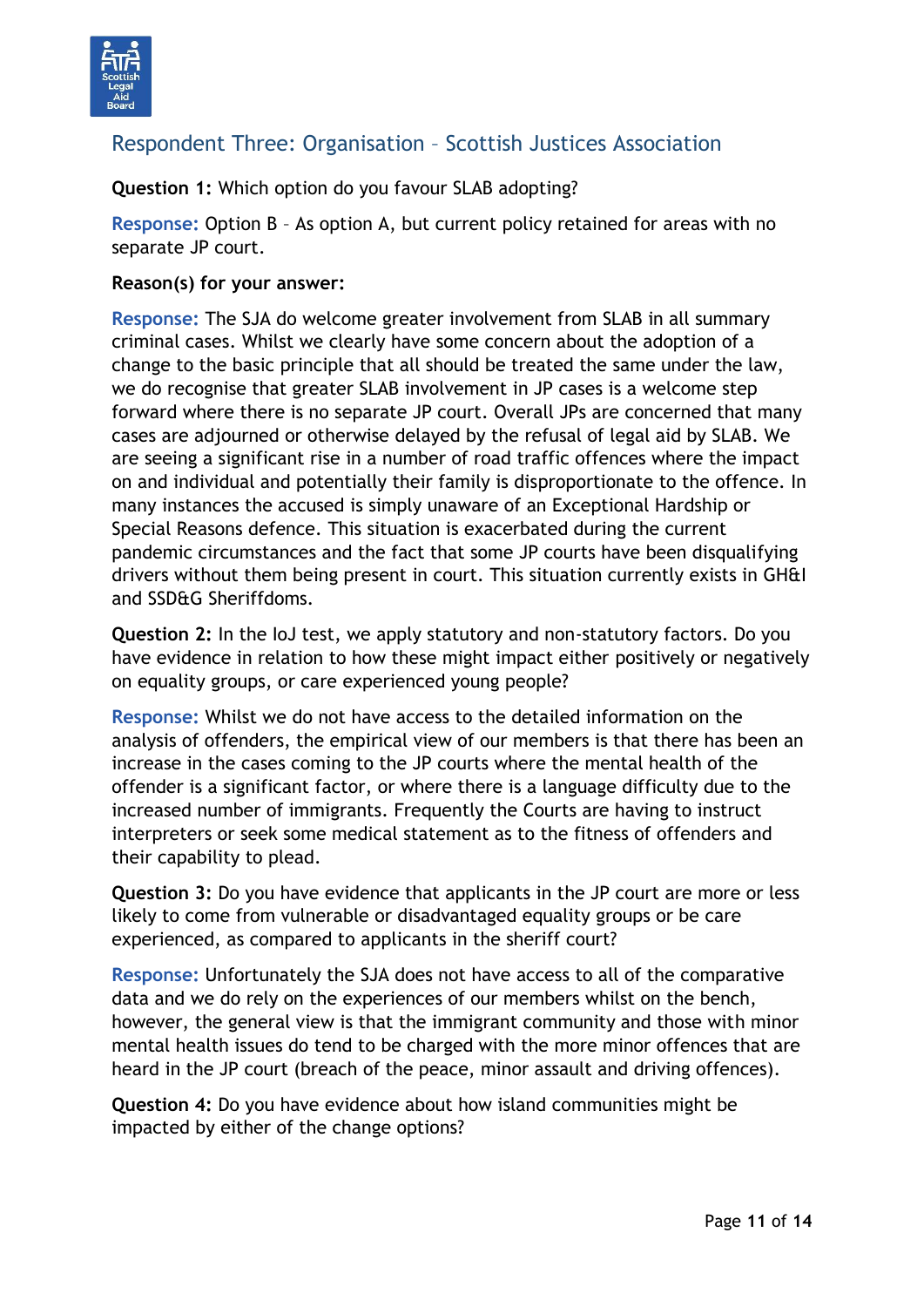

**Response:** The SJA would hope that the proposed change would lead to an overall improvement in the perception of justice being done in the island communities.

**Question 5:** What benefits or disadvantages can you see for solicitors and their clients of the change options?

**Response:** It should certainly simplify the approach for solicitors and help them to advise their clients knowing of the availability of SLAB support. It should also be a significant benefit to all clients in that professional legal support is available for them. Many unrepresented accused fail to understand the court processes and proceedings and frequently fail to have a fair hearing simply due to their ignorance of these processes.

**Question 6:** Are there wider benefits or disadvantages for the justice system which you could see coming from either of the change options?

**Response:** Potentially a greater role for SLAB in the JP courts. It also has the potential to open the door for greater JP training into the role of SLAB and how it operates within the judicial framework in Scotland.

**Question 7:** To what extent, if at all, do you think that either of the change options could result in more legal aid applications than would have been submitted otherwise?

**Response:** The SJA believe that more applications for legal aid should improve the justice system in that simple guidance on the courts and the law would be of major benefit to the entire system as it would allow accused individuals a better understanding of what they should do. Many not guilty pleas may be avoided if the accused fully understood the processes that have to be followed and the fact that justice has to be done.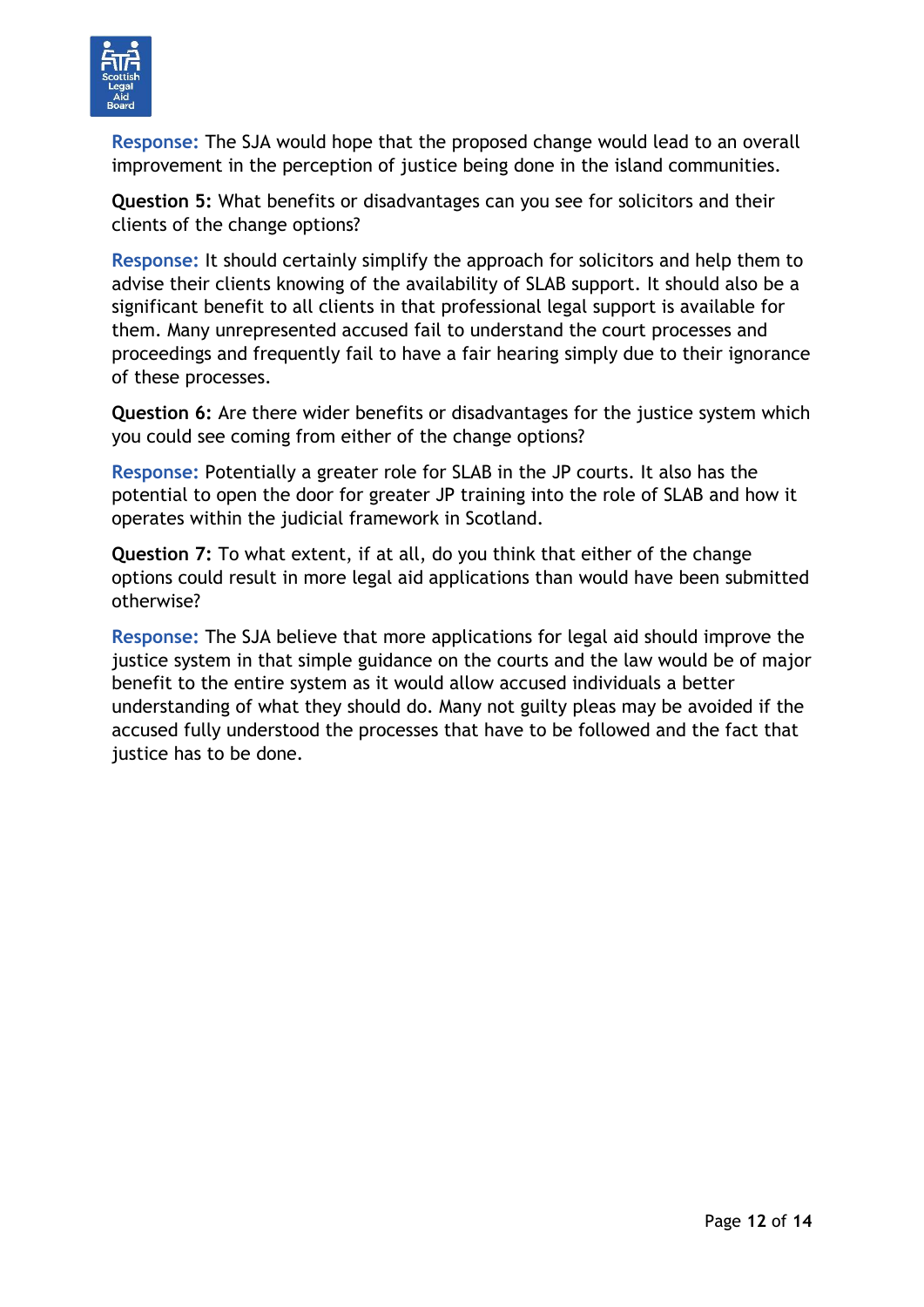

### <span id="page-12-0"></span>Respondent Four: Organisation – Law Society of Scotland

**Question 1:** Which option do you favour SLAB adopting?

**Response:** Option A - interests of justice satisfied solely on the basis of prosecution in the sheriff court.

#### **Reason(s) for your answer:**

**Response:** We support Option A out of the three provided. We do not support No Change for the reasons relating to the streamlining/simplification of legal aid. There seems no practical justification for Option B as this would mean that all cases calling in the six courts which do not have a JP courts would require to satisfy the IoJ test. That means increased paperwork for those involved in these courts, including SLAB and the profession. That seems to us to be potentially discriminatory and adversely affecting access to justice. As no matter how slim the risk, there is a risk that legal aid may be refused in a case where if the applicant lived elsewhere, they would have been in receipt. For consistency purposes, we agree that where there is any risk that Option A must present the better and preferred option.

**Question 2:** In the IoJ test, we apply statutory and non-statutory factors. Do you have evidence in relation to how these might impact either positively or negatively on equality groups, or care experienced young people?

**Response:** If the consultation results in the removal of the IoJ test except in JP cases, those within these groups may well be disadvantaged. If the case is marked to the JP court, they may not have legal aid granted whereas it would have been granted if the case had been raised in the sheriff court. Quite correctly, the Crown Office and Procurator Fiscal Service has the discretion as to if and where any case is to be prosecuted. With national marking, there may be some consistency over Scotland as to which cases are prosecuted in which court. However, there can be local factors as to why prosecution in one jurisdiction may take place within the sheriff court and over time, there are changes in marking policy which may and will subsequently impact on access to legal aid. We have concerns that information regarding those who are vulnerable accused and who may fall within any of the "protected characteristics" groups could be impacted adversely as the vulnerability of the accused would not usually be a reason or a factor taken into account for a case to be marked to the sheriff rather than the JP court. That could adversely impact on those falling within those groups. Reference is made to the recent Scottish Sentencing Council's consultation on "'Sentencing young people guideline" where there was a stress on the age of the accused and factors to be relevant in sentencing. It was recognised that the sentencing of young people is complex and challenging, requiring an individualistic approach. These may well be factors justifying the grant of summary legal aid or ABWOR to that category on account of their age and the impact of sentencing, irrespective of the court in which the case is being prosecuted.